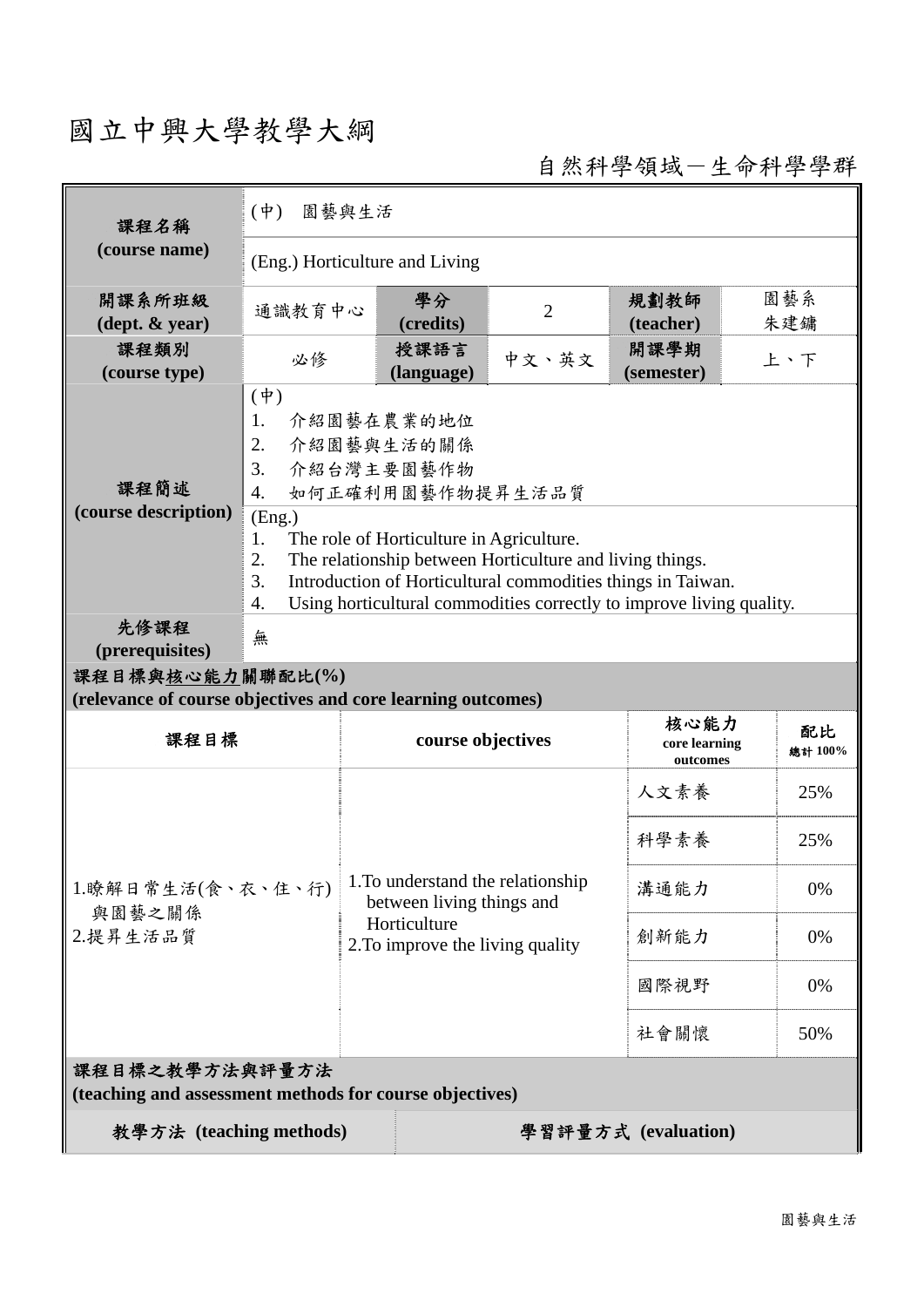| 週次                                                                                    | 授<br>課<br>綱<br>大                 | 教師姓名   |
|---------------------------------------------------------------------------------------|----------------------------------|--------|
| 第一章<br>$\mathbf{1}$                                                                   | 園藝與生活的關係︰介紹果樹蔬菜花卉三大作物及<br>222111 | 朱建鏞    |
| 第二章<br>$\overline{2}$                                                                 | 植物生命現象                           | 朱建鏞    |
| 第三章<br>3                                                                              | 作物栽培原理                           | 朱建鏞    |
| 第四章<br>4                                                                              | 台灣重要鮮果及其加工產品                     | 朱建鏞    |
| 第五章<br>5                                                                              | 新鮮蔬果之選購與貯藏                       | 朱建鏞    |
| 第六章<br>6                                                                              | 台灣重要花卉作物簡介                       | 朱建鏞    |
| 第七章<br>$\overline{7}$                                                                 | 花卉利用(一)插花                        | 朱建鏞    |
| 第八章<br>8                                                                              | 花卉利用(二)人體裝飾                      | 朱建鏞    |
| 第九章<br>9                                                                              | 花卉利用(三)室內裝飾                      | 朱建鏞    |
| 期中考<br>10                                                                             |                                  |        |
| 第十章<br>11                                                                             | 蘭花栽培藝術                           | 王才義    |
| 第十一章<br>12                                                                            | 花卉之選購與保鮮                         | 林瑞松    |
| 第十二章<br>13                                                                            | 蔬菜與健康生活                          | 宋<br>妤 |
| 第十三章<br>14                                                                            | 台灣重要蔬菜及其加工產品                     | 李文汕    |
| 第十四章<br>15                                                                            | 家庭水耕蔬菜                           | 林深林    |
| 第十五章<br>16                                                                            | 居家景觀美化(一)陽台與屋頂花園                 | 劉東啟    |
| 17                                                                                    | 第十六章 居家景觀美化(二)玄關和庭院              | 吳振發    |
| 期末考<br>18                                                                             |                                  |        |
| (textbook & other references)<br>1.台灣花卉雜誌<br>2.農藥世界雜誌<br>3.農業年報(行政院農委會)<br>4.亞熱帶花卉學總論 | 教科書&參考書目(書名、作者、書局、代理商、說明)        |        |

http://ecampus1.nchu.edu.tw/eCampus3/learn/Default.aspx

課程輔導時間**(office hours)**